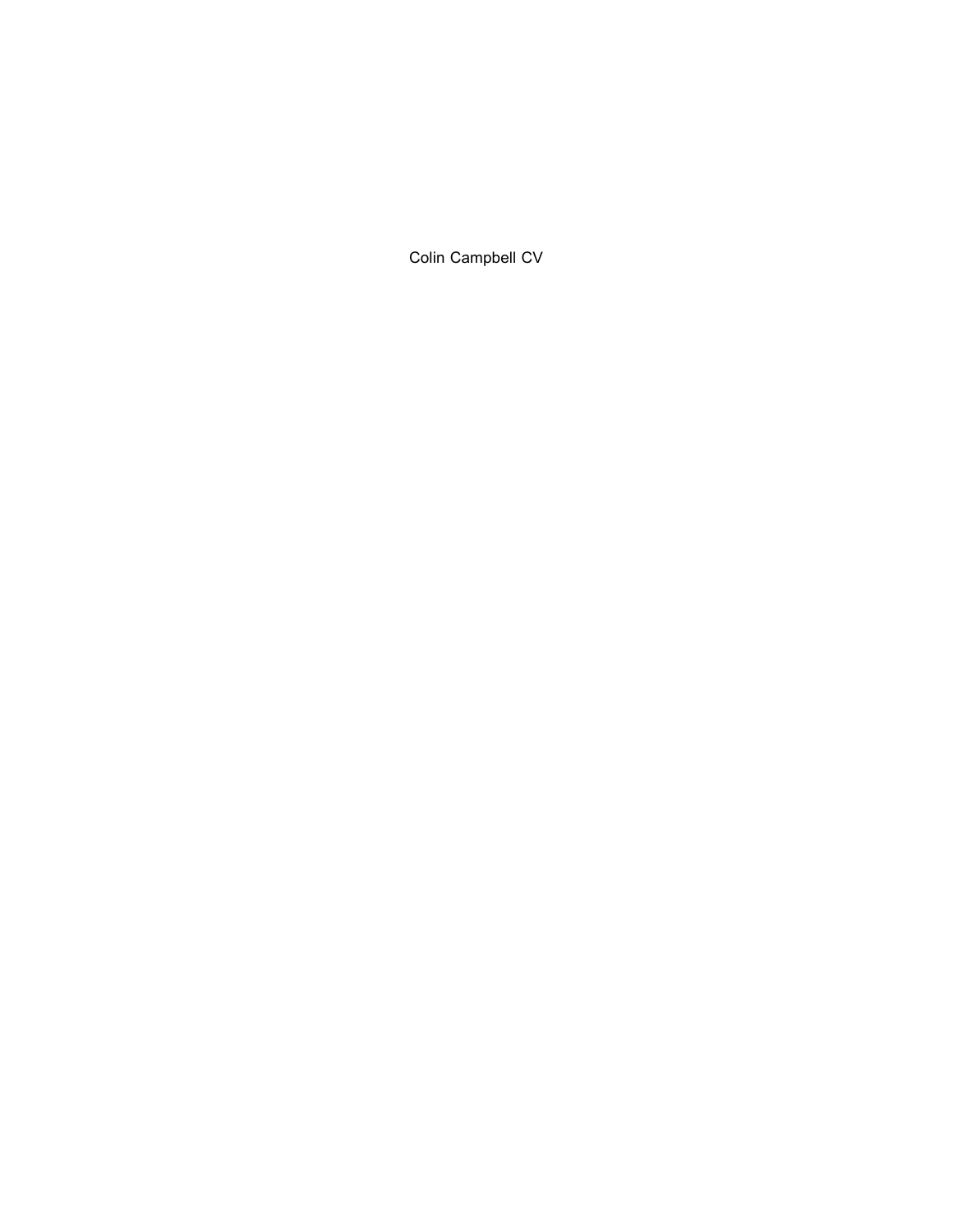## EXHIBITIONS (selected)

2001

Saw Gallery, Ottawa, Ontario (Solo)

2000

Magnetic North-Experimental Canadian Video', Tour, Walker Art Centre, Minneapolis, Minnesota. Catalogue. Art Gallery Of Ontario, Toronto 'Between Geography and Imagination', Trinity Square Video, Toronto, Screening/Panel. 'Borderstasis', University of Toronto 'Disheveled Destiny World Premier', Owen's Art Gallery, Sackville, N.B.

## 1999

Appropriate Behaviour, British/Canadian Video Exchange, London, England. Catalogue. Tranz-Tech, Toronto International Video Art Biennial. Catalogue. 'Fragile Electrons' National Gallery of Canada: Toured: Art Gallery of Nova Scotia, Mendel Art Gallery. Catalogue. 'Possible Maps' Vtape, Toronto. Catalogue.

## 1998

'La Quizaine de la Video', Videograph, Montreal. 'New Toronto Works', Pleasure Dome, Toronto 'Picturing Toronto-The Queen Street Years', Power Plant, Toronto. Catalogue. C Magazine 12 page insert., issue #59, Sept.-Nov. Toronto Life magazine. 'Close Encounters/Contacts Time', Ottawa Art Gallery Art Gallery of York University, Toronto.

## 1997

'Synthetica', Walter Phillips Gallery, Banff 'Flaming Creatures', Agnes Etherington Arts Centre, Kingston. Catalogue. Concordia University, Montreal Jury Member, Exhibition Committee for: Alex Wilson Community Project Design Competition, The Design Exchange, Toronto Premier of 'Rendez-Vous' at 'So High I Could Almost See Eternity' Symposium on Performance Art, Mount Allison University

### 1996

Vancouver Art Gallery, Vancouver. Love Gasoline, Mercer Union, Toronto. Video Art Plastique, Centre d'Art Contemporain de Basse Normandie, France.

## 1995

'Pressing The Flesh', Toronto Photographers Workshop, Toronto Solo: Colin Campbell: Early Tapes, Art Gallery of Ontario, Toronto

### 1994

Art Video Art, TVO Broadcast Television, Toronto Wexner Centre for the Arts, Columbus, Ohio World Conference on AIDS, Berlin Rutgers University, New Brunswick, N. J. New York University, New York EM Media, Calgary Budapest Gay and Lesbian Festival Pyramid Arts Centre, Rochester, New York. Owen's Art Gallery, Sackville, N.B. Pacific Cinematheque, Vancouver, B.C.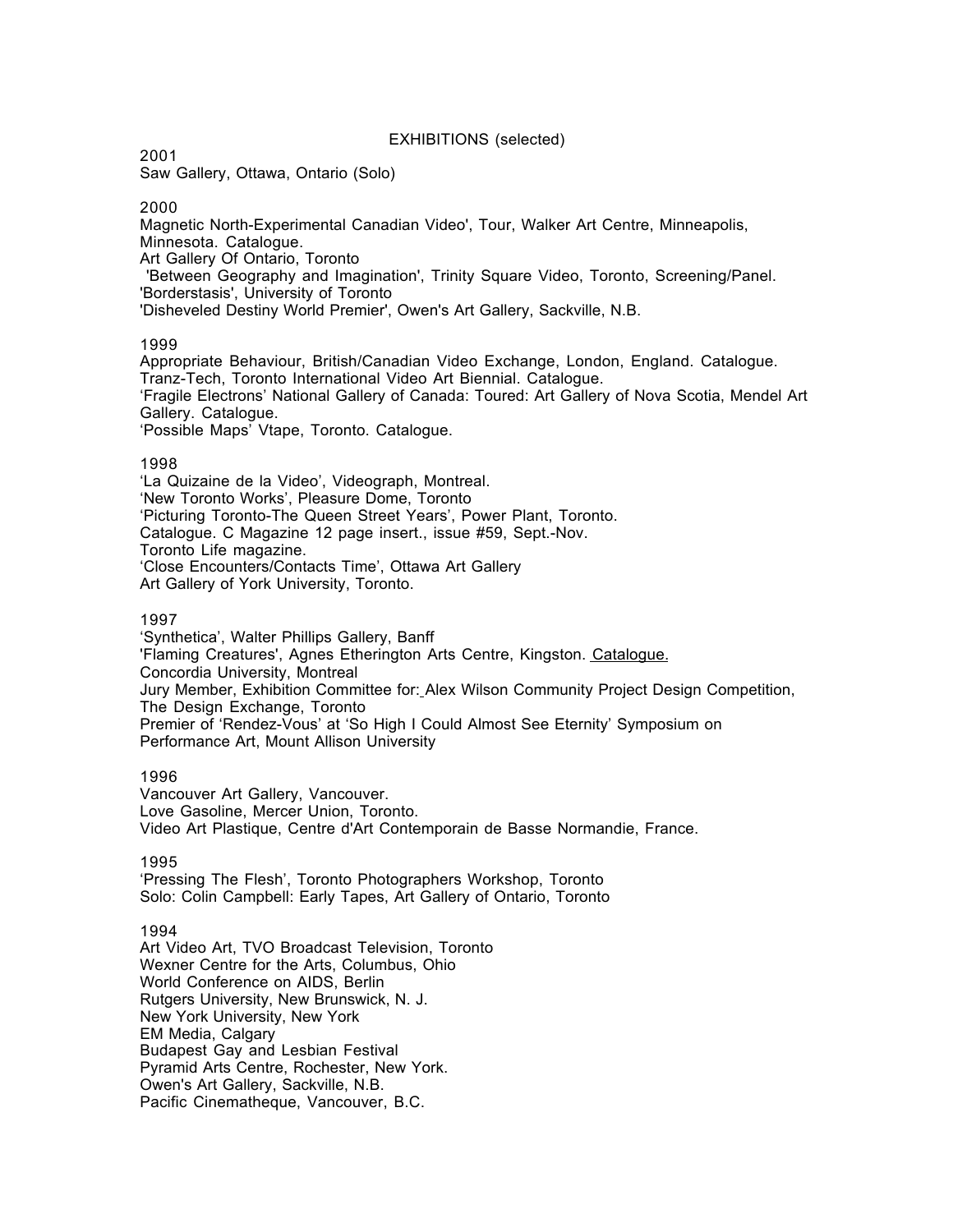Brock University, St. Catherines Forest City Gallery, London, Ont. Cinematheque, Toronto Videographe, Montreal

### 1993

Centre Georges Pompidou, Paris, France Dress Codes, Institute of Contemporary Art, Boston. Video Catalogue. Vision Television, Toronto Artist's Television Launch, Squeeze Club, Toronto Oakville Galleries Owen's Art Gallery, Sackville, N.B. Walter Phillips Gallery, Banff Centre for Art Tapes, Halifax Solo: Retrospective, Colin Campbell Media Works 1972-90, Art Gallery of Nova Scotia. Catalogue. Invention, Video Compilation Launch, Squeeze Club, Toronto. Catalogue.

### 1992

3rd International Istanbul Biennale. Catalogue. Saw Gallery, Ottawa Video Inn, Vancouver Concordia University, Montreal Aids Committee of Ontario, Ottawa First Night, Toronto Centre for Art Tapes, Halifax Walter Phillips Gallery, Banff

#### 1991

Whitney Museum, New York British Film Institute Gay and Lesbian Film Festival, London, England Melbourne Film Festival, (in competition), Austrailia

1991

Solo: Retrospective, Colin Campbell Media Works 1972-90, National Gallery of Canada, Ottawa. Catalogue. Retrospective, Colin Campbell Media Works 1972-90, The Power Plant, Toronto. Catalogue.

1990

Festival of Festivals, Toronto Images 90, Toronto Chicago International Film Festival Cinema du Cinq Jour Film Festival, Montreal Women and AIDS Benefit, The Euclid, Toronto Yorkton Short Film and Video Festival, Yorkton Los Angeles Gay and Lesbian Festival, Los Angeles

Solo: Retrospective, Colin Campbell Media Works 1972-90, Winnipeg Art Gallery, Winnipeg. Catalogue. Retrospective, Image and Nation Film and Video Festival, Colin Campbell: Video Work, Montreal. Catalogue.

1989 Simon Fraser University, Vancouver Trinity Square Video, Toronto Images Festival, Toronto 'Trade Initiative', Vancouver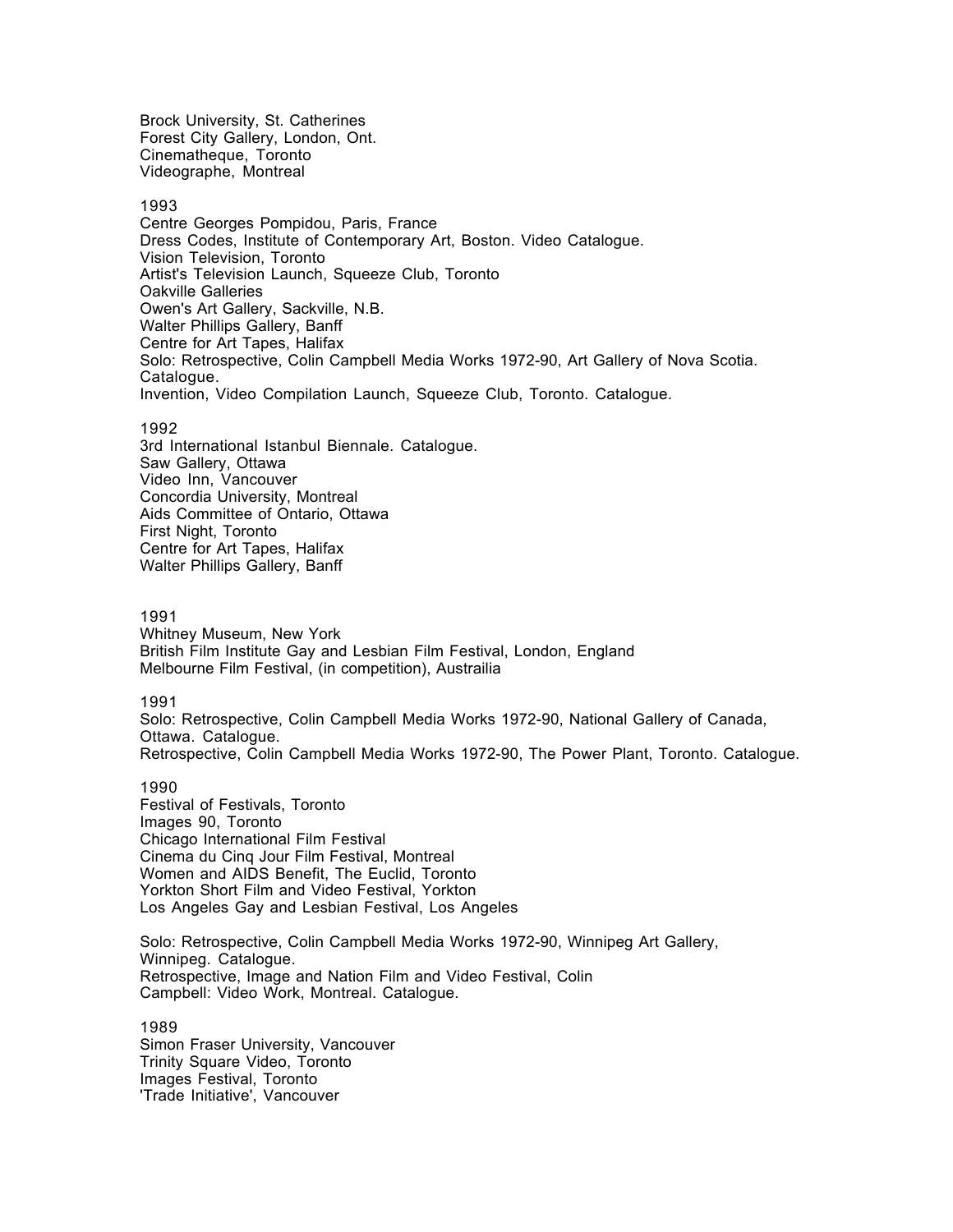Art Metropole, Toronto Hamilton Artist's Inc., Hamilton, Ontario Buddies In Bad Times Theatre, Toronto

### 1988

YYZ, Toronto National Gallery of Canada, Inaugural Exhibition Museum of Modern Art, New York, 'Video: New Canadian Narrative'

## 1987

Retrospective, Video In, Vancouver 'Sea To Shining Sea', The Power Plant, Toronto. Catalogue 'A Play of History', The Power Plant, Toronto. Catalogue. 4TH Piccadilly Film and Video Fest. London, England. American Film Institute Film and Video Festival Los Angeles Video Culture Canada, Toronto California Institute of the Arts, Valencia, California Concordia University, Montreal University of Saskatchewan, Regina

1986

Channel Four Television, 'Ghosts In The Machine', London, England. Video Series 86/87 49TH Parallel, New York Habits, YYZ Gallery, Toronto Vintage Video, A.R.C., Toronto Trinity Video Archives IV, A Space, Toronto Saw Gallery International Fest. of Video Art Toured: Toronto, Ottawa, Halifax, London, Winnipeg Calgary. Catalogue Montreal-Toronto Video Exchange, Videograph, A Space. 1986 New Work Show, Theatre Passe Muraille, Toronto

### 1985

Videograph, Montreal Montevideo, Amsterdam Time Based Arts, Amsterdam Day of Resistance, Shaw Fest. Plug-in Winnipeg Ed Media, Guelph, ON. Hallwalls, Buffalo Blaffer Gallery, Houston, Texas A.R.C., Toronto Signal Approach, The Funnel, Toronto. Catalogue. Video: A Retrospective, Long Beach Museum, Long Beach, California. Catalogue Gallery 101, Ottawa Concordia University, Montreal University of Victoria, Victoria, B.C.

#### 1984

Recent Acquisitions, Museum of Modern Art, New York The New Work Show, Toronto Sex In Canada, The Kitchen, New York British Video Exchange, London Video Arts, London Eng. Toronto Video, Rio de Janeiro, Brazil American Film Institute, Los Angeles 13th Festival Du Nouveau Cinema, Montreal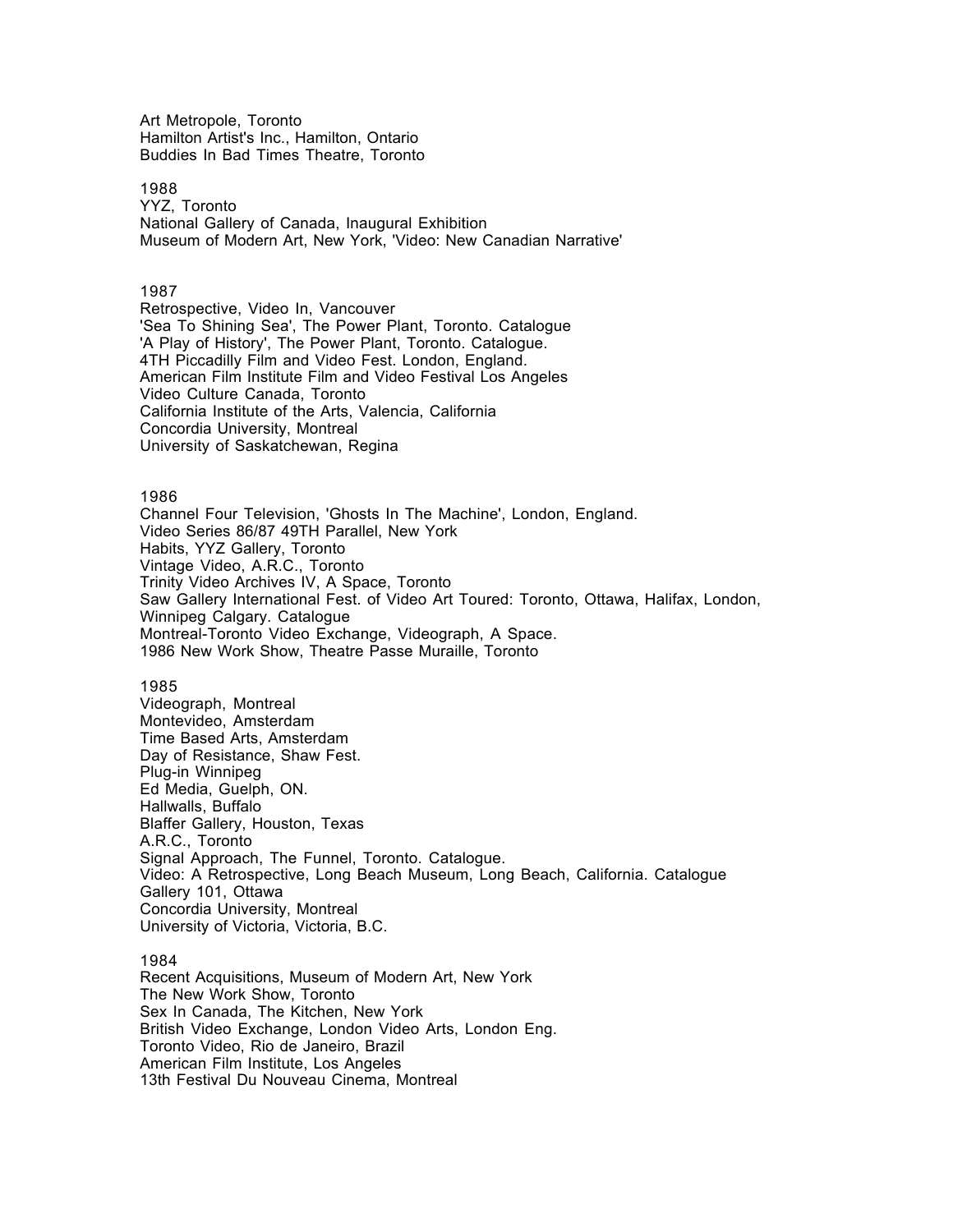## 1983

New Narrative Video, IMAGE, Video Film Centre, Atlanta Canada Video, Kunstlerhaus, Stuttgart, West Germany Gay Lesbian Video Festival, U.C.L.A., Los Angeles Maison de la Culture de St. Etienne des images et des Sons, St. Etienne, France. Toured: Lyon, Paris, Grenoble, Strasbourg. Video Art; A History, Part 2, Museum of Modern Art, New York Carlton University, Ottawa

### 1982

MANNerism, Vancouver Art Gallery, Vancouver, B.C. VIDEO, Vehicule, Montreal Gay Film and Video Festival, Montreal Flaunting It, Gay Film and Video, Toronto Androgyny In Art, Emily Lowe Gallery, Hofstra University, Hempstead, New York. Catalogu New Narratives For Living Room Viewing, Art Gallery Of Ontario, Toronto O KANADA, Kunstmuseum, Berlin West Germany. Catalogue

### 1981

VIDEO VIDEO, Festival of Festivals, Toronto Salon Theatre, Toronto Theatre Festival, Toronto Persona, The New Museum, New York. Catalogue Sydney Biennale, Sidney, Australia Catalogue A Space Gallery, Toronto Concordia University, Montreal

## 1980

Venice Biennale, Venice. Catalogue Canadian Video. PSI New York Canadian Video Open. Cineplex Toronto Installations, Performances, Video, Artist Publications, Harbourfront. Toronto. Catalogue Cabana Room, Toronto Musee Nacional de Arte Contemporanea, Lisbon, Portugal Prospect 80's Museum van Hedendaagse Kunst, Ghent, Belgium Catalogue Le Plan K, Brussels, Belgium Libra Gallery, Los Angeles Projects XXXII, Museum of Modern Art, New York Pumps Gallery, Vancouver, B.C. 'Meet The Artist', Donnell Library, New York

## 1979

Art Gallery of Hamilton, Hamilton, Ontario Diece Anni di Videotape, Rome, Italy. Catalogue. L.A.I.C.A., Los Angeles Art Metropole, Toronto Canada House, London, England Cabana Room, Toronto Arthur Street Gallery, Winnipeg Foundation For Art Resources, Los Angeles University Art Museum, The University of California, Berkeley, California Ontario College of Art, Toronto

### 1978

Bonnefantenmusseum, Amsterdam IN VIDEO, Dalhousie Univerity, Halifax, Canada. Catalogue Art Metropole, Toronto Kanadische Kunstler, Kunnsthalle, Basel, Switzerland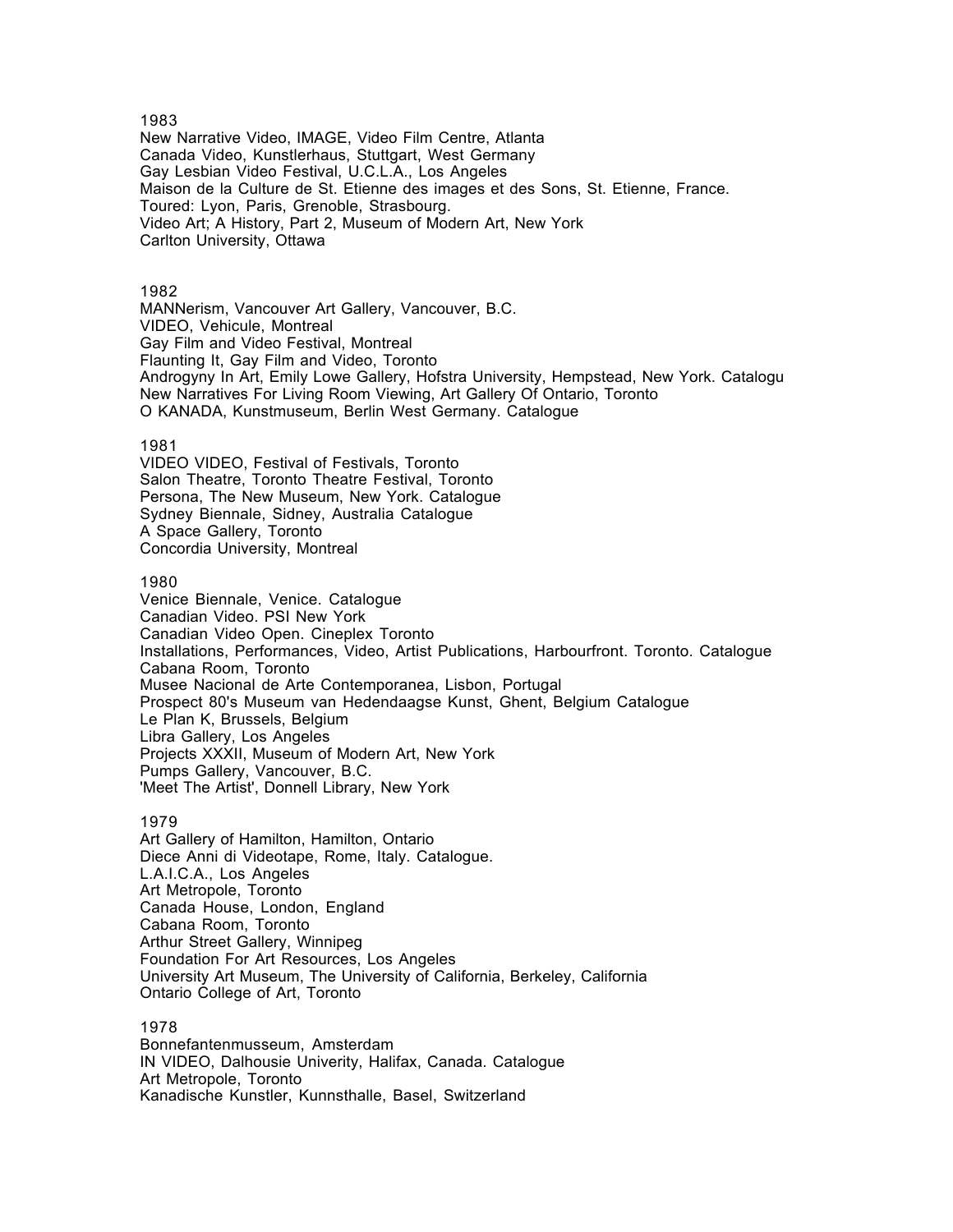Museum Of Modern Art, New York

1977

DOCUMENTA., West Germany Another Dimension, National Gallery of Canada, Ottawa XIV Bienal Internacional de Sao Paolo, Brazil Southland Video Anthology, Long Beach Museum, Long Beach, California Catalogue Thomaslewwallen Gallery, Los Angeles

1976

Video International, Aarhaus Museum of Art, Aarhaus, Denmark Artspace, Peterborough, ON Saw Gallery, Ottawa

# 1975

Videoart, Institute of Contemporary Art, Philadelphia. Catalogue. Art Metropole, Toronto

# 1974

Video Art Confrantin 74, Festival d'Automme, Musée d'art Moderne de la Ville de Paris. **Catalogue** A Space Gallery, Toronto Memorial Art Gallery, Rochester, N.Y. Present Company, Art Gallery of Ontario, Toronto. Catalogue. Project 74, Kunsy Bliet Kunst, Wallraf-Richartz Museum, Cologne, West Germany. Videoscape, Art Gallery of Ontario. Toronto. Catalogue.

## 1973

A Space Gallery, Toronto Toronto Video Artists, Everson Museum of Art, Syracuse, New York. Video Circuits, University of Guelph, Guelph, Ontario. Catalogue.

1972

The Mezzanine Gallery, Nova Scotia College of Art and Design, Halifax, Nova Scotia.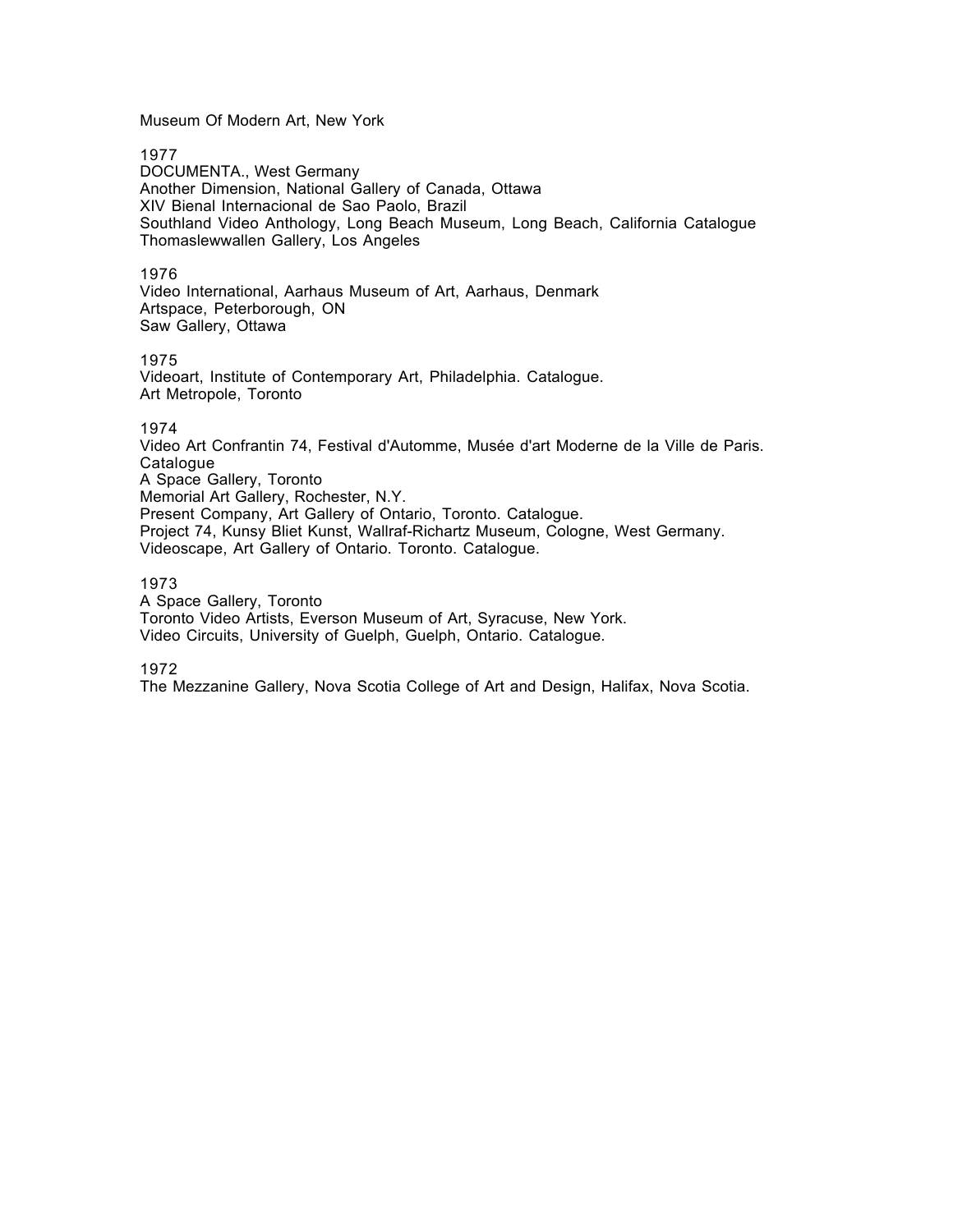# REVIEWS (s e l e c t e d)

Bronson, A.A. 'Truth and Beauty', File, Toronto, Vol. 3,No. 1 Fall 1975. P. 44

Burstyn, Varda, Reviews, Canadian Art, Vol. 3 No.3 Fall-Sept. 1986

Cameron, Eric, 'Videotape and The University Art Programme', Studio International, VOL 187, No 967, June 1974 P. 289-91

Cameron, Eric, 'Colin Campbell; The Story of Art Star', Vie Des Arts (Montreal), Vol XX No. 78, Spring 1978 p. 46-7

Ditta, Sue,'A Work In Progress-An Interview With Colin Campbell", Colin Campbell Media Works Catalogue, Winnipeg Art Gallery, 1991

Durand, Doug, Fleming, Martha "Video Performance Art', Body Politic, Toronto, Vol 6 Fall !(&\$ P.37

Fleming, Martha, "Reviews: Toronto' Artforum, Vol 19, No. 5 pp 78-79

Ferguson, Bruce, Canada Video, Ottawa: The National Gallery of Canada, 1980 Published in conjunction with the Venice Biennale.

Ferguson, Bruce, 'Otherwise Worldly', in conjunction with the Winnipeg Art Gallery Publication COLIN CAMPBELL, MEDIA WORKS, 1991

Gale, Peggy, 'Video Art In Canada; Four Worlds'. Studio International, Vol 191, No. 981, May/June 1976 pp224-29

Gale, Peggy, "Colour Video: Vulgar Potential', Parachute(Montreal) No 20 Vol 1 Dec. 1982 Gale, Peggy, ed. Video By Artists, Toronto: Art Metropole

Gale, Peggy, Bronson A.A. eds. Performance By Artists, Toronto: Art Metropole. 1979 Gale, Peggy, ed. Invention: Colin Campbell Video Compilation, Toronto, Art Metropole and V Tape. Catalogue

Gildiner, Alinia, 'Poetic Politics From Danceworks', The Globe and Mail, (Toronto), Sept. 1, 1984

Guest, Tim, 'Modern Love', Centrefold (Toronto) Vol 3 No 4 May 1979, pp196-97 Hanna, Dierdre, 'Retrospective tracks career of video visionary Campbell', Now

Hanna, Dierdre, 'Epoch-making art sparks Love Gasoline', Now Magazine, June20, 1996 Magazine (Toronto) Dec. 12-18, 1991

Hume, Christopher, 'Making Privateness In Stunning Art', The Toronto Star April 4, 1986 James, Geoffry, 'An official guide to the periphery', Macleans (Toronto) August 3, 1987 Johnson, Brian, 'Hot art in a cool medium', Macleans (Toronto), March 3, 1986

King, Helen, Images 89, Now Magazine Cover Story (Toronto), May 4, 1989

Kwinter, Kerri, 'Modern Love', Fuse (Toronto) VOL 4 No 2 January 1980 pp8-9

Lamereaux, Johanne, 'On coverage: Performance, Seduction, Flatness' Artscanada Issue 240-241, March-April, pp 25-7

Maitland-Carter, Kathleen, 'Colin Campbell Interviewed', Cineaction! (Toronto), Vol No 9 1987 Marshall, Stuart, ' Strategies of Dissemblance', Colin Campbell, Media Works Catalogue,, Winnipeg Art Gallery, 1991

Mays, John Bentley, "Retrospective Dallies with Sexuality' The Globe and Mail, (Toronto), Dec. 26, 1991

Mays, John Bentley, 'Feminist foibles target of Campbell's satiric video'. The Globe and Mail, (Toronto) March 3, 1989

Mays, John Bentley, "Tapes by a tribe of story tellers', The Globe and mail, (Toronto), Sept. 1, 1984

McFadden, Sarah, Bosporus Dialogues, Art in America No. 6, June 1993, pg. 57 Pointbriand, Chantel, ed. Performance Text(s) & Documents. Parachute, Montreal. 1981 Schneider, Ira and Korot, eds, Video Art, New York, Harcourt Brace Jovanovitch. 1976 Steenburgh, Phil van, Habits' Toronto, "Invitation to a screening' Cinema Canada, pp 132, July-August. 1986

Video By Artists 2, ed. Town, Elke. Art Metropole. Toronto 1986

Sorfleet, Andrew, 'The Colinization of Canada,' C Magazine, Spring, 1992

Szylinger, Irene. Reviews; Vanguard (Vancouver) V0l ii No 7 pp36-37

Tuer, Dot, 'Perspectives of The Body In Canadian Video Art,'

C Magazine, pp 29-36, Winter 1993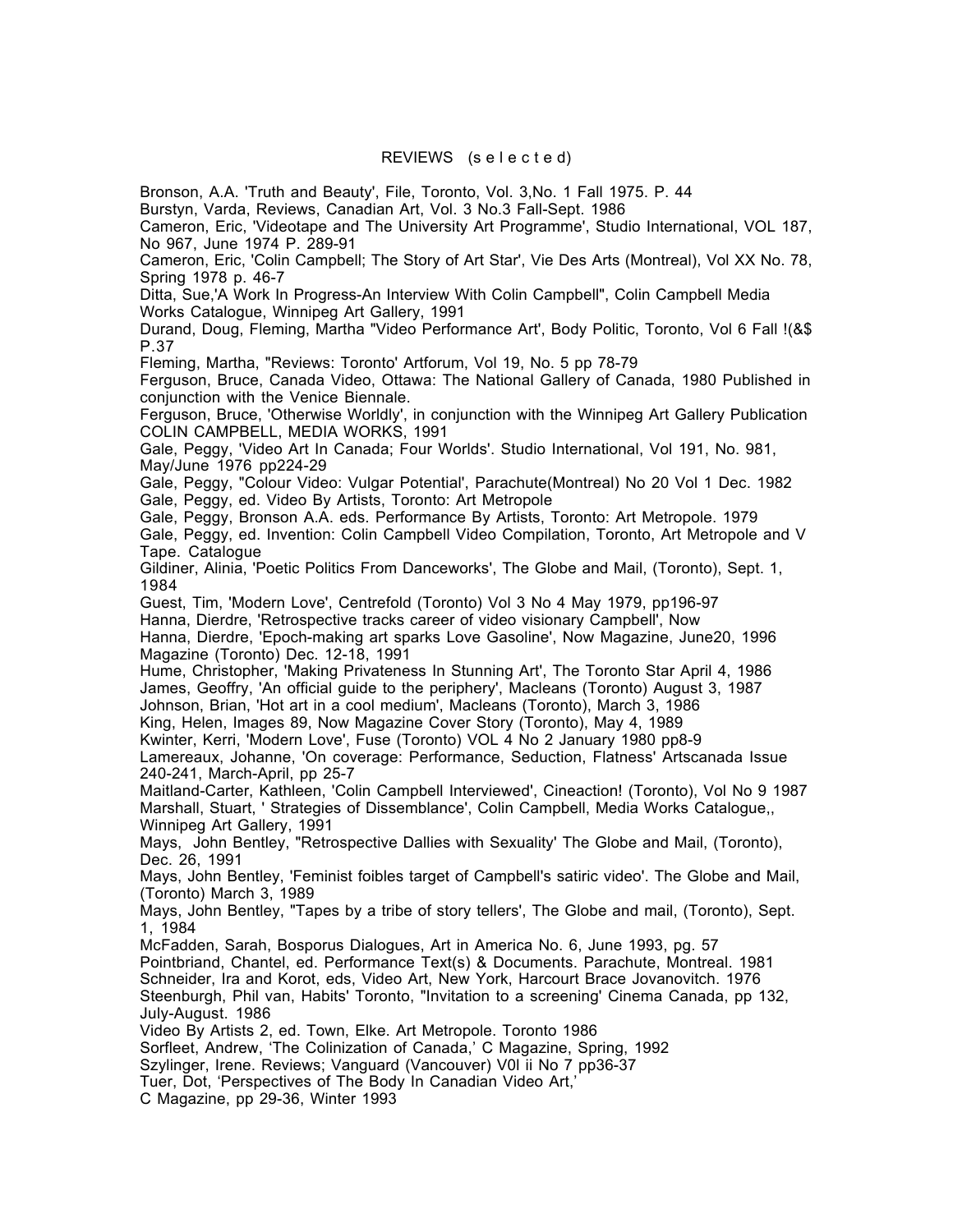Tuer, Dot, 'Transsexing The Feminine, Video In Drag,' Paralellogram, February, 1989 Tuer, Dot, 'Requiem for a Modern Love' Colin Campbell Media Works, Catalogue, Winnipeg Art Gallery, 1991

Van der Spek, Corneil, 'Mapping '70's Angst,' Xtra, Jun 20, 1996

Interview 'Metro Morning' CBC Radio. "Picturing Toronto-The Queen Street Years'

Interview 'The Arts Today' CBC Radio (with Joyce Mason, Editor of C Magazine.) 'Picturing Toronto-The Queen Street Years'.

MIX Magazine, Winter 1998/1999, VOL.24.3, pg. 20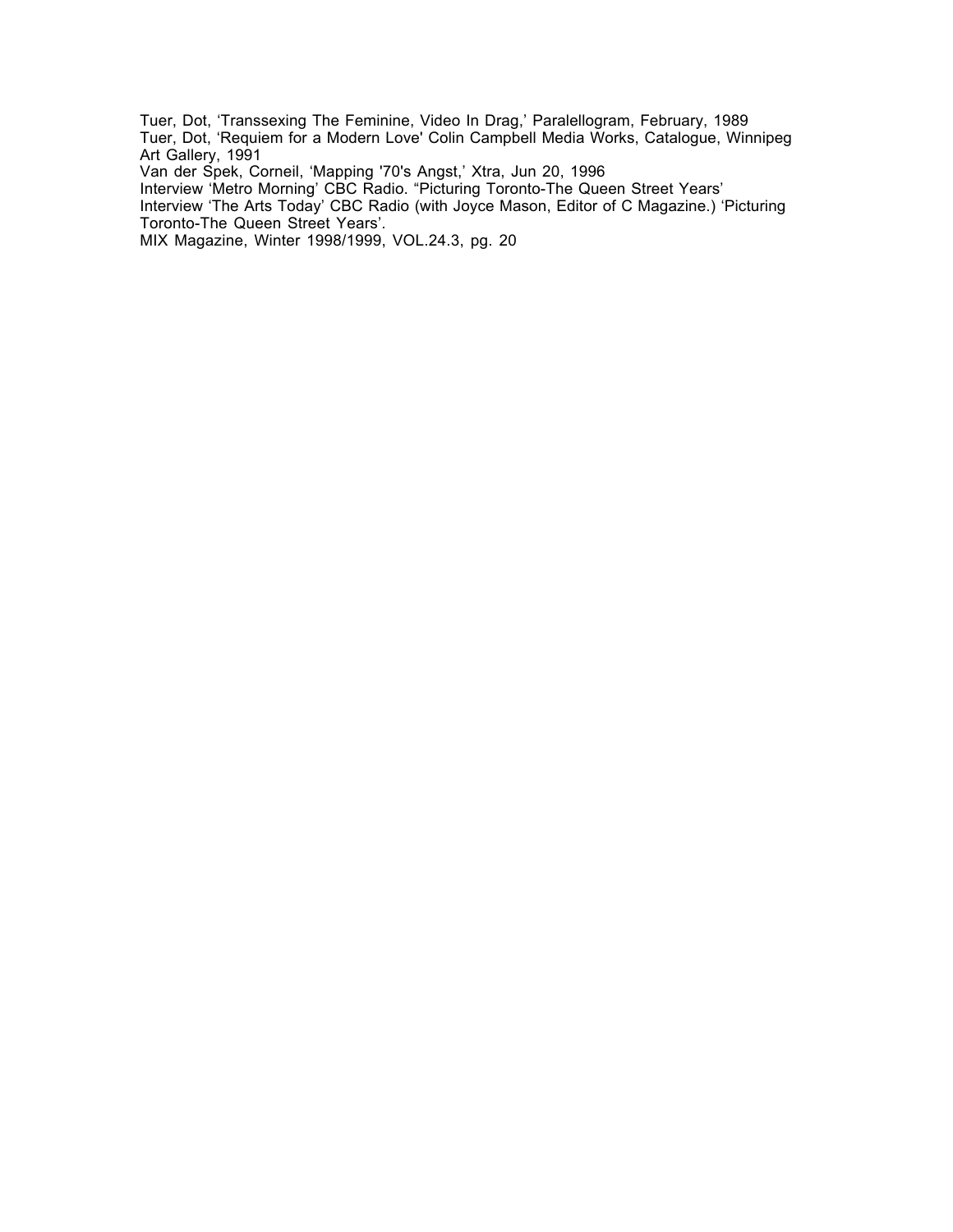## PERFORMANCE WORK

1987

"Late Night Fuse," Lee's Palace, Toronto

1986

You Taste American. John Greyson. "Six of 1001 Nights," A Space Gallery. catalogue. "Pure Sin," Tanya Mars. A Space Gallery, Toronto.

1984

X's and O's In The Dead Of Winter'. Margaret Dragu. Off Centre Centre, Calgary. "My Wireless Is Running," (with Dragu, Margaret), Danceworks, Harbourfront, Toronto "A Piece Of The Action," John Greyson. A Space Gallery. Toronto. 'You Taste American," Greyson, John. Moment 'homme' Tangent, Montreal. Catalogue.

1982

"I AM Already Changing My Mind" (with Dragu, Margaret), Danceworks, Harbourfront, Toronto.

1980

"Peripheral Blur," Adelaide Court Theatre, Toronto. prod. Factory Theatre Lab. "Peripheral Blur," Parachute Performance Festival, Montreal. prod. Parachute. Catalogue.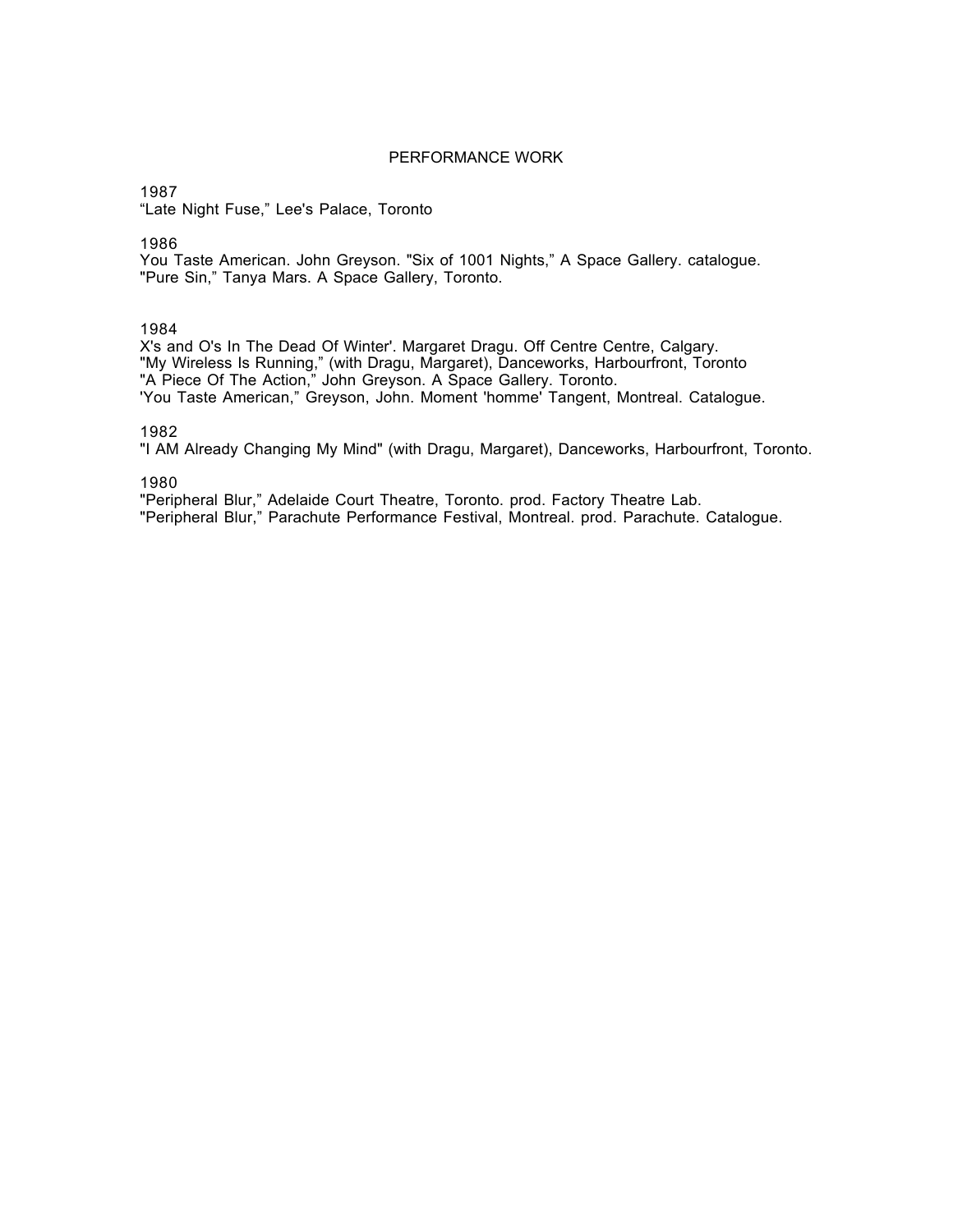# VIDEO AND FILM

#### 1972

Hickey, b&w, 15 minutes, silent Self-Hickey, b&w, 15 minutes, silent True-False, b&w, 9 minutes I've Got Rhythm, I've Got Natural Rhythm, b&w, 10 minutes, silent. Sackville, I'm Yours, b&w, 14:40 minutes Smile, b&w, 10 minutes Real Split, b&w, 12 minutes, silent.

### 1973

This Is The Way I Really Am, b&w, 20 minutes Jaunus, b&w, 18 minutes, silent Shoot, b&w, 20 minutes Relationships, b&w, 2 channels, 20 minutes

## 1974

Correspondence 1, b&w, 20 minutes Correspondence 2, b&w, 20 minutes This Is An Edit-This Is Real, b&w, 16:50 minutes Love-Life, b&w, 25 minutes California, Myth and Reality, b&w, 25 minutes I'm a Voyeur, b&w, 15:20 minutes Secrets, b&w, 30 minutes

### 1975

Hindsight, b&w, 22:20 minutes Insight, b&w, 25 minutes Foresight, b&w, 25 minutes

### 1976

Passage, b&w, 17 minutes Flight, b&w, 10 minutes The Woman From Malibu, b&w, 12 minutes The Temperature In Lima, b&w, 10 minutes

### 1977

Culver City Limits, b&w, 12 minutes Shango Botanica, b&w, 41:30 minutes Last Seen Wearing, b&w, 24 minutes Hollywood and Vine, b&w, 20 minutes

1978 Rat's Country, b&w, 12 minutes Modern Love, b&w, 90 minutes

1980 Bad Girls, color, 65 minutes L.A. Flex, color, 20 minutes Peachland, color, 40 minutes He's A Growing Boy-She's Turning Forty, color, 40 minutes

1981 Dangling By Their Mouths, color, 60 minutes Conundrum Clinique, color, 2 channels, 36 minutes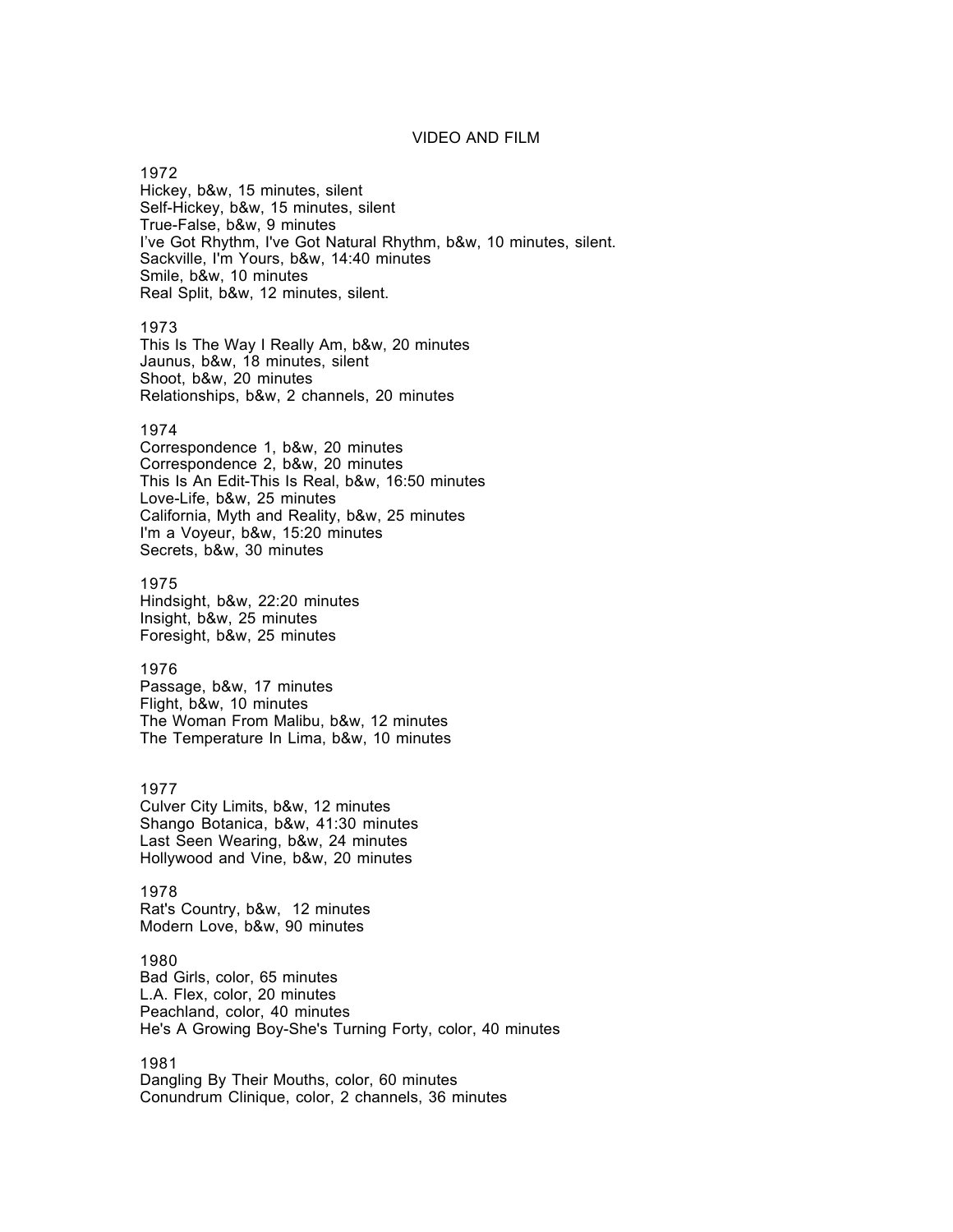Conundrum Clinique, color, 14 minutes Snip Snip, color, 30 minutes (with Rodney Werden)

1983 White Money, color, 8 minutes Un Mois en Languedoc, color 21 minutes

1984 The Woman Who Went Too Far, color, 10 minutes

1986 No Voice Over, color, 27 minutes Bennies From Heaven, color, 25 minutes

1987 Black and Light, color, 53 minutes

1988 Fiddle Faddle, color, 26 minutes

1990 Skin, color, 16 mm, 18 minutes

1997 Rendez-vous, color, 13 minutes

1998 Deja Vu, color, 18 minutes

2000 Dishevelled Destiny, color, 29 minutes Mischief, color 15 minutes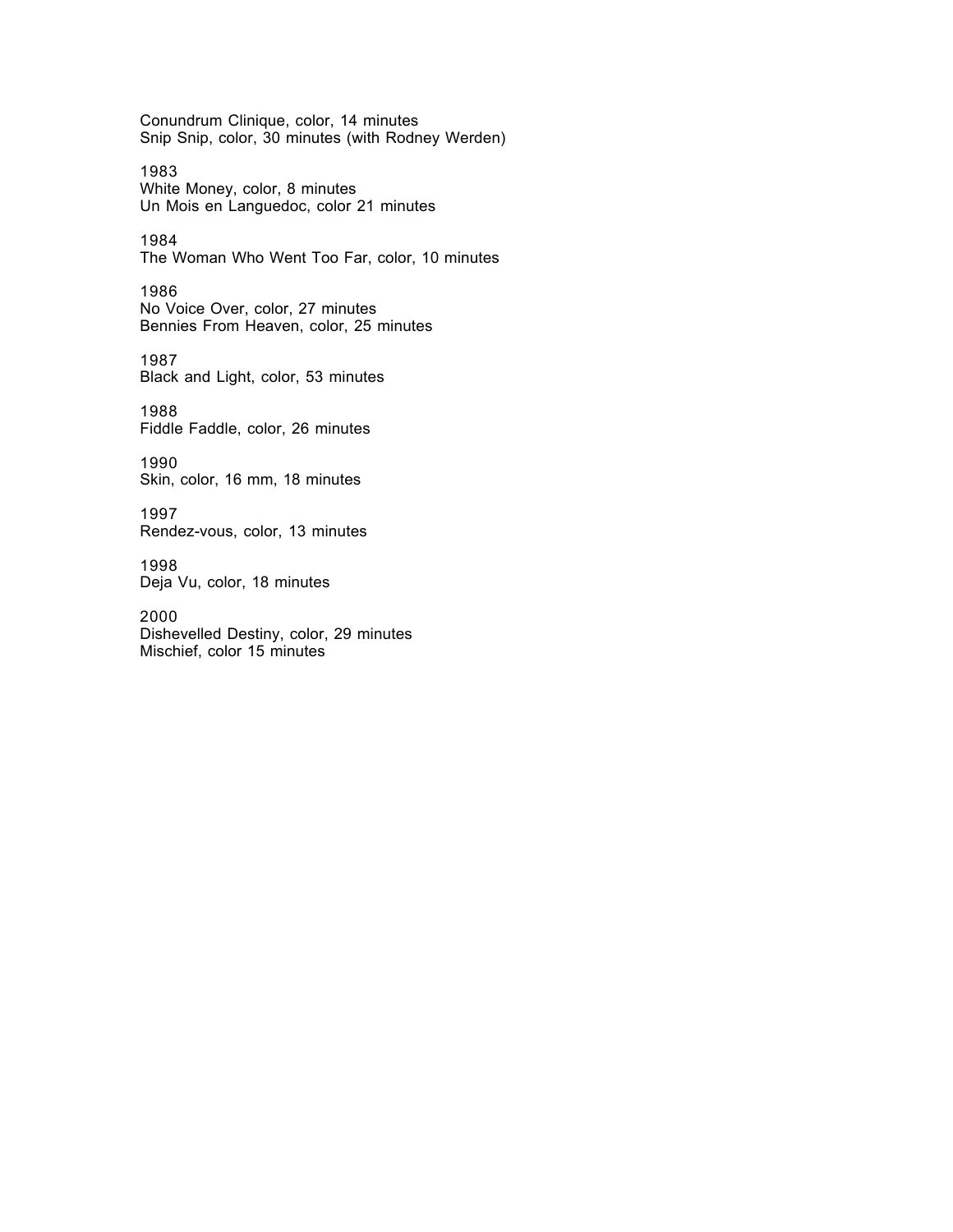## ARTIST'S PUBLICATIONS

File (Toronto) Vol 4 No 2 pp 53-54, Fall 1979 The Woman from Malibu, Toronto, Art Metropole. 1986 Modern Love, Toronto-Los Angeles, Foundation For Art Resources- Art Metropole 'Noise', Colin Campbell Media Works 1972-90, Winnipeg Art Gallery/National Gallery of Canada, 1990 'Marden and Alty,' Homogenious 2, Toronto. Artist publication. Limited edition. 1992

## NOVELS

The Lizard's Bite (1995) Disappearance (1998)

#### CURATORIAL WORK

Danceworks, Toronto, Performance Curator, 1983-84 Moment'homme, Tangent, Performance Curator, Montreal. 1984 A Space Performance Series, Toronto,1985-87 Rio de Janeiro Biennale, 'Toronto Video', 1985 'Video Tapes From Chile and Brazil', The National Gallery of Canada, Ottawa. Catalogue. 1985

## FILM AND VIDEO FESTIVAL JURIES AND PROGRAMMING

Images 1990 Film and Video Festival (Toronto). Programmer, Open Call. Festival du Nouveau Cinema, 1990. Montreal, Quebec. Video jury.